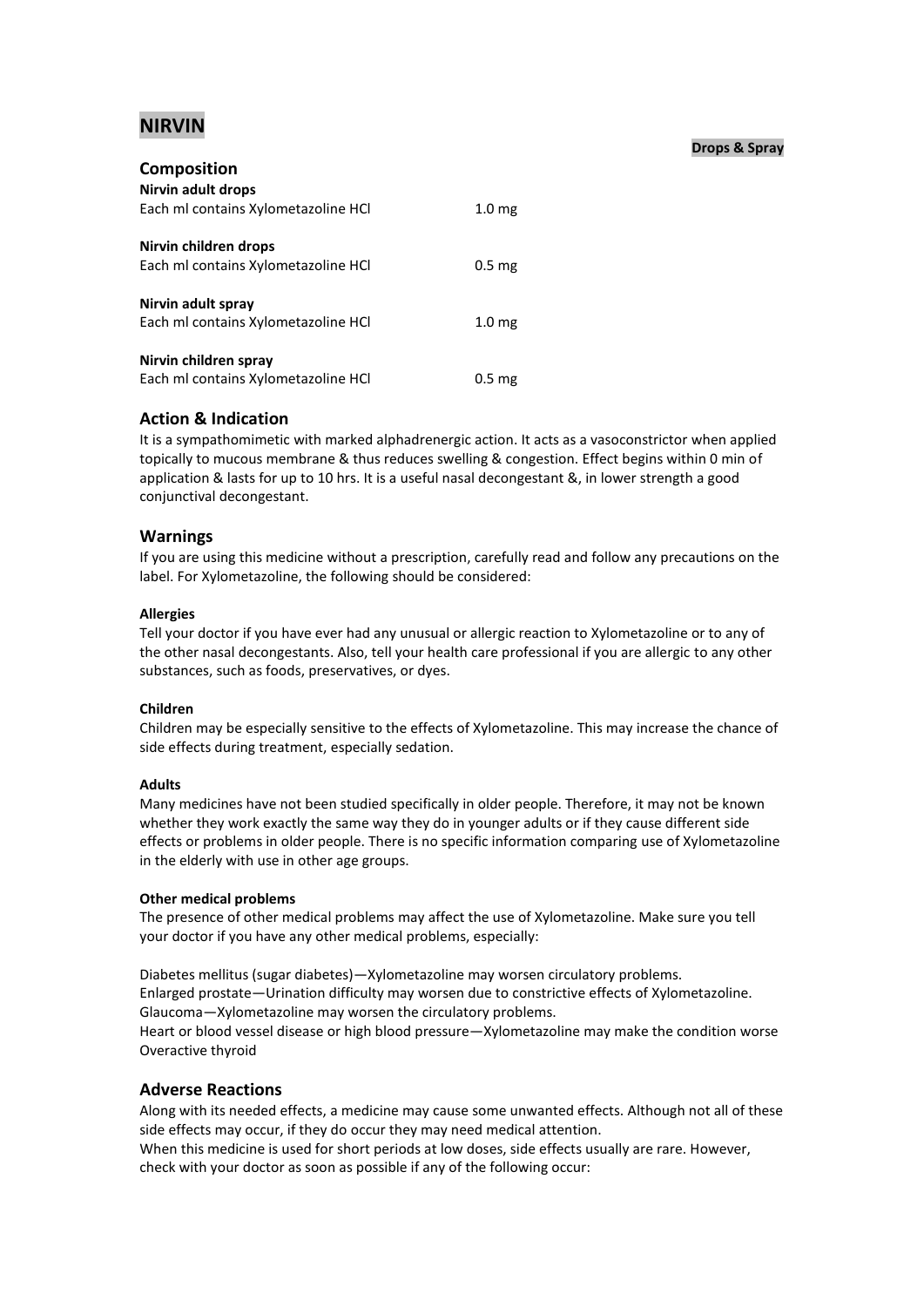#### Increase in runny or stuffy nose

Symptoms of too much medicine being absorbed into the body Blurred vision; dizziness; headache or light-headedness; hives ; nausea; nervousness; pounding, irregular, or fast heartbeat; rash; shortness of breath; swelling of eyelids, face, or lips; troubled breathing ; trouble in sleeping; wheezing

Other side effects may occur that usually do not need medical attention. These side effects may go away during treatment as your body adjusts to the medicine. However, check with your health care professional if any of the following side effects continue or are bothersome: Burning, dryness, or stinging of inside of nose; discharge of fluid from the nose; sneezing

# **Proper Use of This Medicine**

#### **To use the nose drops**

Blow your nose gently. Tilt the head back while standing or sitting up. Place the drops into each nostril and immediately bend head forward toward the knees for a few seconds to allow the medicine to spread throughout the nose.

Rinse the dropper with hot water and dry with a clean tissue. Replace the cap right after use.

#### **To use the nose spray**

Blow your nose gently. With the head upright, spray the medicine into each nostril. Sniff briskly while squeezing the bottle quickly and firmly. For best results, spray once into each nostril, wait 3 to 5 minutes to allow the medicine to work, and then blow your nose gently and thoroughly. Repeat until the complete dose is used.

Rinse the tip of the spray bottle with hot water taking care not to suck water into the bottle, and dry with a clean tissue. Replace the cap right after use.

To avoid spreading the infection, do not use the container for more than one person. Use this medicine only as directed

#### **Dosage**

The dose of nasal Nirvin will be different for different patients. Follow your doctor's orders or the directions on the label. The following information includes only the average doses of nasal Nirvin If your dose is different, do not change it unless your doctor tells you to do so.

#### **For stuffy nose**

For nasal solution (nose drops or nose spray) dosage forms:

*Adults and children 12 years of age and older*

Use one to three drops or sprays of a 0.1% solution in each nostril every eight to ten hours as needed.

*Children 2 to 12 years of age* Use two or three drops or sprays of a 0.05% solution in each nostril every eight to ten hours as needed.

*Children up to 2 years of age* Use and dose must be determined by your doctor.

#### **Missed dose**

If you miss a dose of this medicine and you remember within an hour or so of the missed dose, use it right away. However, if you do not remember until later, skip the missed dose and go back to your regular dosing schedule. Do not double doses.

#### **Storage**

Keep out of the reach of children. Store away from heat and direct light.